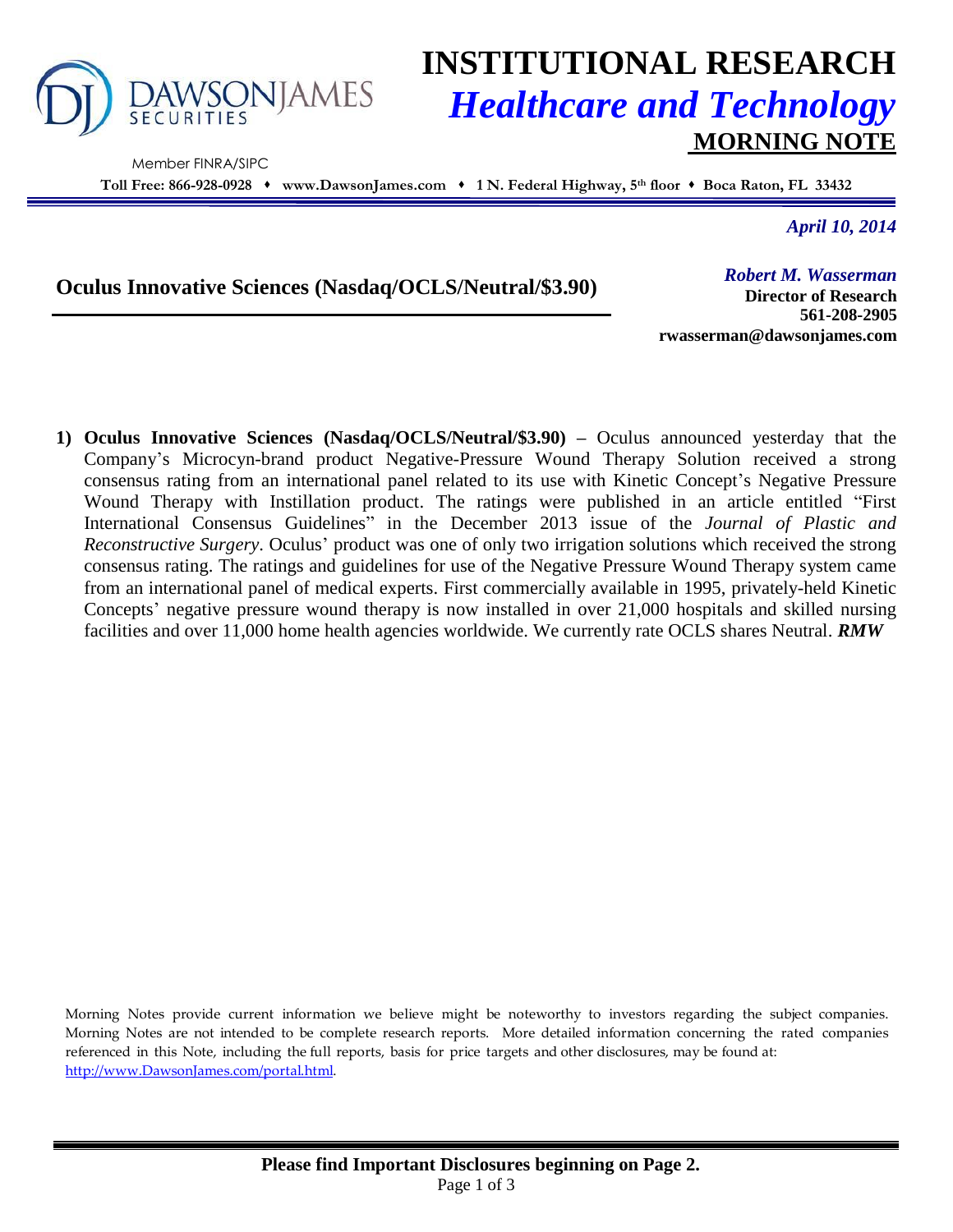

## **Important Disclosures:**

Dawson James Securities, Inc. (the "Firm") is a member of the Financial Industry Regulatory Authority ("FINRA") and the Securities Investor Protection Corporation ("SIPC").

The Firm does not make a market in the securities of the profiled company. The Firm has received investment banking compensation from the company(s) profiled in this report (OCLS) and may seek compensation for investment banking services in the future from the profiled company(s). The Firm has not received other compensation from the profiled company(s) in the last 12 months.

Neither the research analyst(s) whose name appears on this report nor any member of his (their) household is an officer, director or advisory board member of these companies. The Firm and/or its directors and employees may own securities of the company(s) in this report and may increase or decrease holdings in the future. As of March 31, 2014, the firm as a whole did not beneficially own 1% or more of any class of common equity securities of the subject company. The Firm, its officers, directors, analysts or employees may effect transactions in and have long or short positions in the securities (or options or warrants related to those securities) of the companies subject to this report. The Firm may effect transactions as principal or agent in those securities.

Analysts receive no direct compensation in connection with the Firm's investment banking business. All Firm employees, including the analyst(s) responsible for preparing this report, may be eligible to receive non-product or service specific monetary bonus compensation that is based upon various factors, including total revenues of the Firm and its affiliates as well as a portion of the proceeds from a broad pool of investment vehicles consisting of components of the compensation generated by investment banking activities, including but not limited to shares of stock and/or warrants, which may or may not include the securities referenced in this report.

Although the statements in this report have been obtained from and are based upon recognized statistical services, issuer reports or communications, or other sources that the Firm believes to be reliable, we cannot guarantee their accuracy. All opinions and estimates included in this report constitute the analyst's judgment as of the date of this report and are subject to change without notice.

The securities of the company discussed in this report may be unsuitable for investors depending on their specific investment objectives and financial position. This report is offered for informational purposes only, and does not constitute an offer or solicitation to buy or sell any securities discussed herein in any jurisdiction where such would be prohibited. Additional information is available upon request.

## **Ratings Definitions:**

- 1) **Buy**: the analyst believes the price of the stock will appreciate and produce a total return of at least 20% over the next 12-18 months;
- 2) **Neutra**l: the analyst believes the price of the stock is fairly valued for the next 12-18 months;
- 3) **Sel**l: the analyst believes the price of the stock will decline by at least 20% over the next 12-18 months and should be sold.